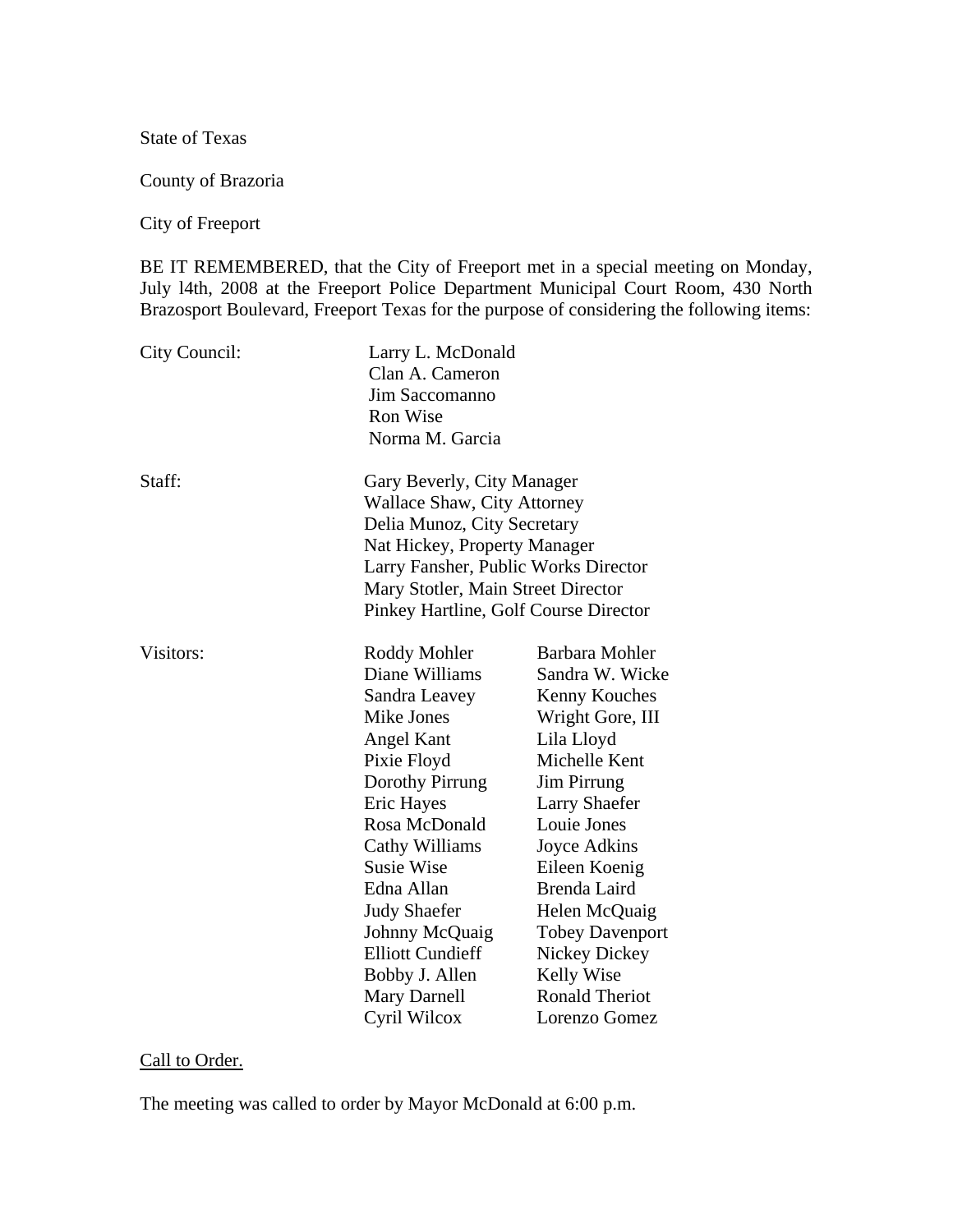Invocation.

Councilman Cameron offered the invocation.

#### Pledge of Allegiance.

Mayor McDonald led the Pledge of Allegiance.

#### Consideration of the approval of the July 7th, 2008 Council Minutes.

On a motion by Councilwoman Garcia, seconded by Councilman Saccomanno, with all present voting "aye", Council unanimously approved the July  $7<sup>th</sup>$ , 2008 Council Minutes.

Consideration of the approval of appointing qualified person(s) to and Council liaisons for the following Boards and Commissions.

# **Planning Commission - Liaison Gary Beverly**

On a motion by Councilman Wise, seconded by Councilman Cameron, with all present voting 3 to 2, Council approved a two year term of office to Alonzo Martinez and Eric Hayes to the Planning Commission of said City. Councilwoman Garcia and Councilman Saccomanno opposed.

On a motion by Councilman Cameron, seconded by Councilman Wise, with all present voting 3 to 2, Council approved the remainder of the unexpired term of office to Raul Ramirez, Roberto Caceres, and Reuben Cuellar to the Planning Commission of said City. Councilwoman Garcia and Councilman Saccomanno opposed.

Diane Williams, Chairman of the Planning Commission remained.

# **Library Board – Liaison Cameron**

On a motion by Councilman Saccomanno, seconded by Councilman Wise, with all present voting "aye', Council unanimously approved a full term of office to Rita Angel-Cundieff, Laverne Siemers and James Walker replacing Raquel Webb to an unexpired term to the Library Board of said City.

#### **Historical Commission and Main Street Advisory Board** – **Liaison Saccomanno**

On a motion by Councilman Cameron, seconded by Councilman Wise, with all present voting "aye", Council approved to table this item for further discussion.

# **Board of Adjustment – Liaison Wise**

On a motion by Councilman Cameron, seconded by Councilman Saccomanno, with all present voting "aye", Council unanimously approved Hallard Fields to the Board of Adjustment of said City.